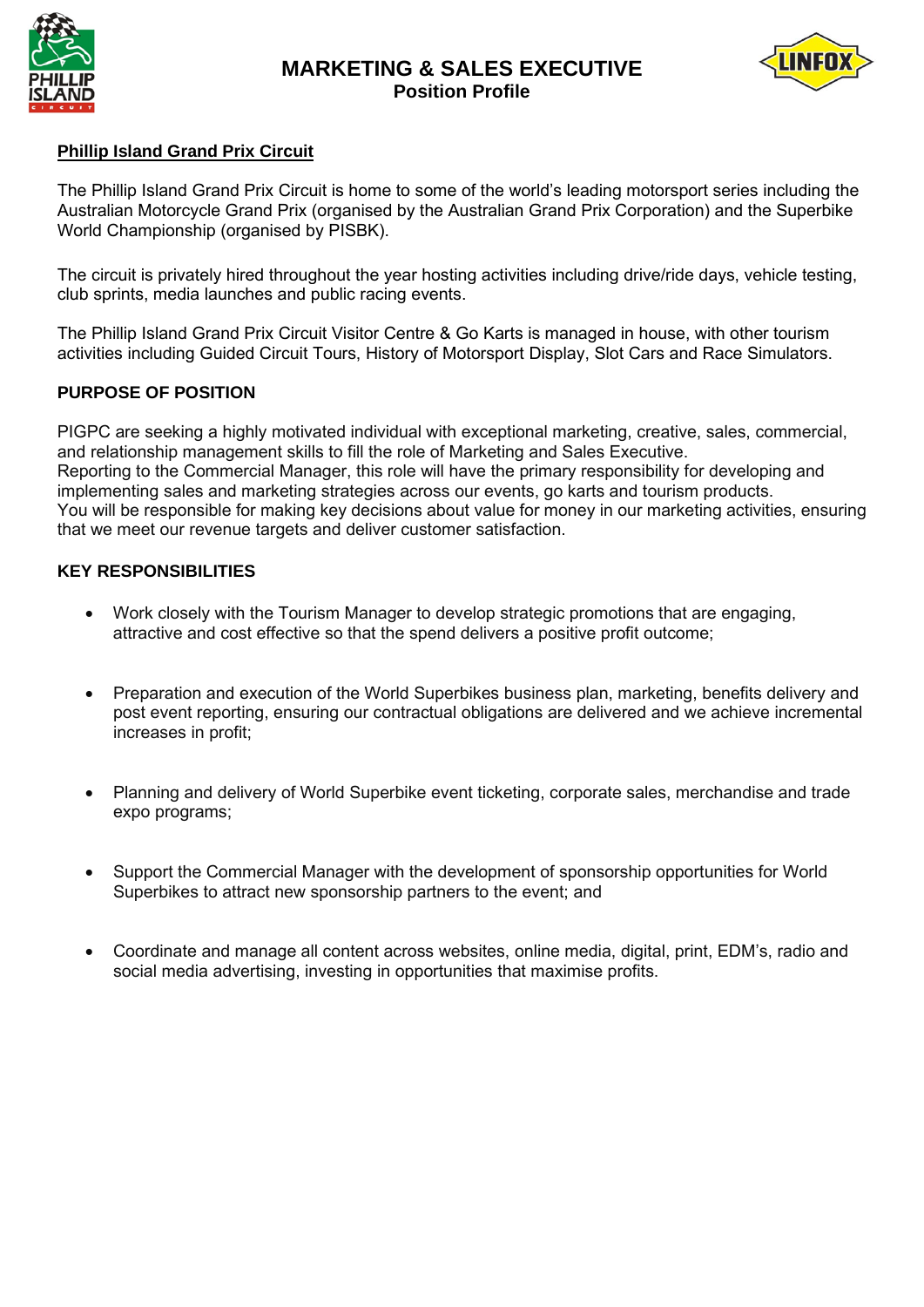| <b>Key Objectives</b>                   |                                                                                                                                                                                      |  |
|-----------------------------------------|--------------------------------------------------------------------------------------------------------------------------------------------------------------------------------------|--|
| <b>Marketing &amp; Digital</b>          | Planning and implementation of all marketing actions within agreed budgets and<br>$\bullet$<br>guidelines.                                                                           |  |
|                                         | Content and database management, analysis of marketing data and reports,<br>$\bullet$<br>keeping track of industry trends.                                                           |  |
|                                         | Identify cooperative promotional opportunities with surrounding businesses and<br>$\bullet$<br>agencies.                                                                             |  |
|                                         | Work closely with Public Relations company on event promotion and activities to<br>$\bullet$<br>ensure that we are receiving benefit and customer engagement from the<br>investment. |  |
|                                         | Manage the venues creative, graphic design and branding concepts for all<br>$\bullet$<br>marketing activity, venue signage and merchandise.                                          |  |
|                                         | Photography: Build a content library by capturing creative content & imagery from<br>$\bullet$<br>circuit hire, events, visitors centre & go karts, catering and functions.          |  |
| <b>Sales &amp; Sponsorship</b>          | Perform sales duties, providing sales support across our events, corporate<br>$\bullet$<br>hospitality offering and tourism products.                                                |  |
|                                         | Assist with sponsorship opportunities, design of sponsorship packages and<br>$\bullet$<br>delivery of sponsorship benefits.                                                          |  |
|                                         | Identify opportunities for additional revenue streams at the Visitors Centre & Go<br>$\bullet$<br>Kart operations.                                                                   |  |
|                                         | Monitor sales reports and customer demographics, identifying areas to increase<br>$\bullet$<br>sales and attendance targets.                                                         |  |
|                                         | Engage trade exhibitors for identified events, assisting with onsite coordination<br>$\bullet$<br>and documentation.                                                                 |  |
| <b>Stakeholder</b><br><b>Management</b> | Maintain positive relationships with internal and external stakeholders, working<br>$\bullet$<br>effectively to achieve common goals.                                                |  |
|                                         | Promote excellent customer service, support and accurate information.<br>$\bullet$                                                                                                   |  |
|                                         | Systematic identification, analysis and planning of actions to communicate with,<br>$\bullet$<br>negotiate with and influence stakeholders.                                          |  |

| <b>Education &amp; Experience</b> |                                                                                                                                                                                                                                                                                                                                                                                                                                                                                                                                                                                                                                                                                                                                                                                                                                                                                                                                                     |
|-----------------------------------|-----------------------------------------------------------------------------------------------------------------------------------------------------------------------------------------------------------------------------------------------------------------------------------------------------------------------------------------------------------------------------------------------------------------------------------------------------------------------------------------------------------------------------------------------------------------------------------------------------------------------------------------------------------------------------------------------------------------------------------------------------------------------------------------------------------------------------------------------------------------------------------------------------------------------------------------------------|
| <b>Education</b>                  | • Bachelor's degree in business-related field                                                                                                                                                                                                                                                                                                                                                                                                                                                                                                                                                                                                                                                                                                                                                                                                                                                                                                       |
| <b>Experience</b>                 | • Advanced Computer Skills, including MS Office suite, Adobe, Indesign<br>• Minimum 5 years' experience in a marketing and or sales/marketing role<br>• Ability to work in a sales environment and cold call<br>• Ability to forecast, prepare budgets and reports<br>• Experienced in managing, and negotiating with external stakeholders<br>• Managing graphic design agents, video editing and image preparation<br>• A sound understanding of digital marketing<br>• Ability to multi-task and manage multiple projects<br>• Ability to interpret customer data and marketing analytics<br>• High attention to detail and strong organizational skills<br>Website content management and social media advertising<br>Industry experience in event management and or event planning<br>• High level content writing skills and creative<br>• Managing eDM platforms<br>Ability to identify inefficiencies, improve processes and minimize waste |